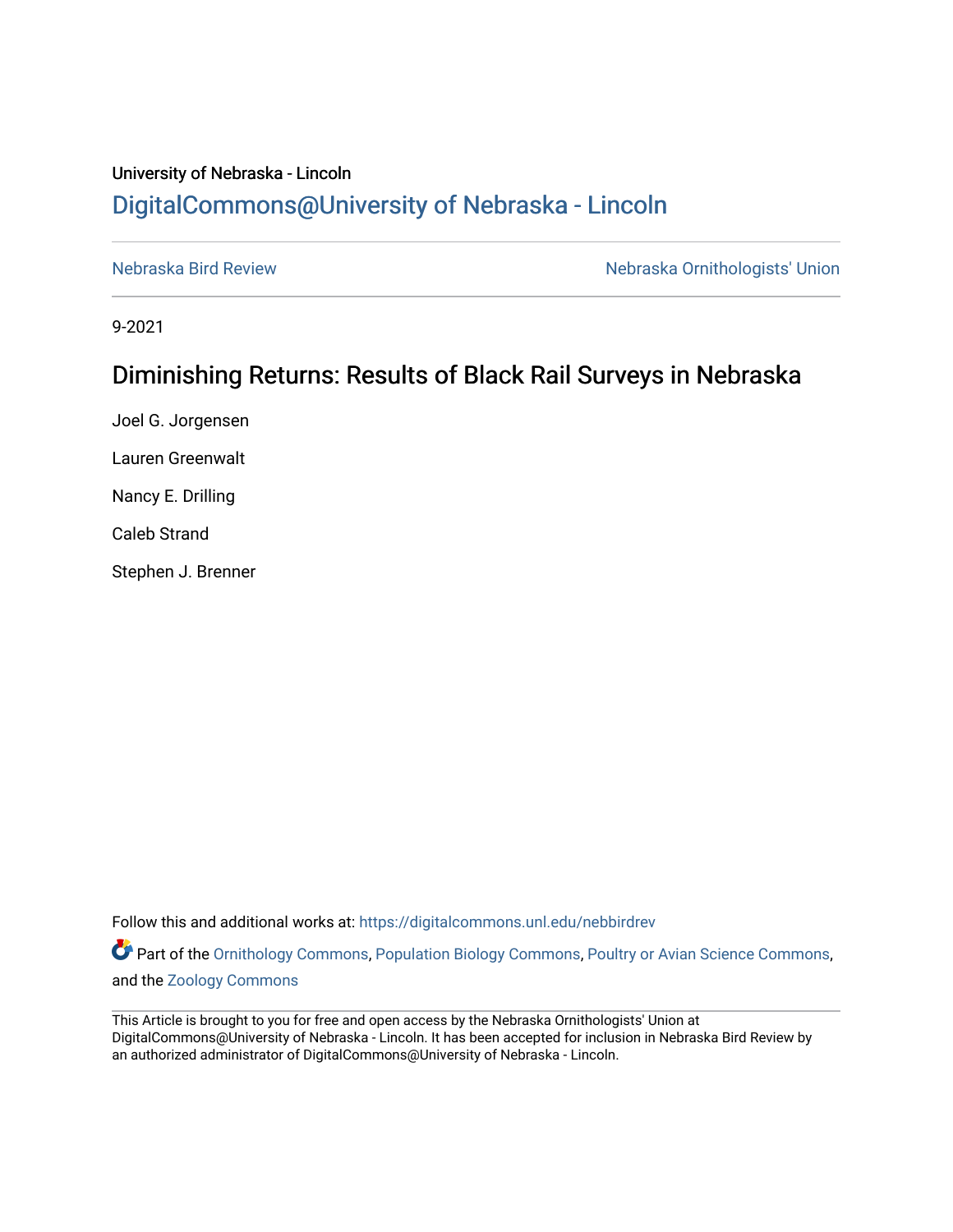# Diminishing Returns: Results of Black Rail Surveys in Nebraska

Joel G. Jorgensen<sup>1,5</sup>, Lauren Greenwalt<sup>1</sup>, Nancy E. Drilling<sup>2</sup>, Caleb Strand<sup>3</sup> and Stephen J. Brenner<sup>4</sup>

<sup>1</sup>Nongame Bird Program, Nebraska Game and Parks Commission, 2200 N. 33rd, Lincoln, NE, 68503 2 3222 Kirkwood Drive, Rapid City, SD 57702 3 6204 S. 195th Dr., Buckeye, AZ 4 Audubon Nebraska <sup>5</sup>Corresponding author; joel.jorgensen@nebraska.gov

The Eastern Black Rail (*Laterallus jamaicensis jamaicensis*) is a small, secretive marsh bird that was listed as threatened under the Endangered Species Act in November 2020 (85 Federal Register 63764). Nebraska was included in the species' geographic range in this recent listing. As a result of the federal listing, the species also automatically became state listed as threatened under the Nebraska Nongame and Endangered Species Conservation Act (§37-801-811), as that statute requires all federally listed species to also be state listed.

By all accounts, the Black Rail's status and distribution is poorly known, especially in the interior of North America where it occurs sparingly and locally (Kane 2011, Eddleman et al. 2020). Many purported sightings are brief glimpses of flushed birds or involve instances where a bird is heard calling. Many reports are erroneous due to misidentification or confusion with other species. Other observations have no or limited supporting information which makes discerning their credibility challenging. At the same time, the species is undoubtedly overlooked and undetected where it does occur because of its secretive nature.

In Nebraska, various authors (Bruner et al. 1904, Johnsgard 1980, 2018, Bray et al. 1986, Sharpe et al. 2001, Smith-Patten and Patten 2012, and Silcock and Jorgensen 2021) have reviewed the Black Rail's status, which is confused and controversial. Johnsgard (1980, 2018) considered it "apparently very rare spring and fall migrant and a possible breeder". Others have generally been more conservative and only used reports with extant documentation. In their revision of Sharpe et al. (2001), Silcock and Jorgensen (2021) accepted only two records: audio recordings of calling birds in Knox County 25 May 1986 (Brogie and Brogie 1987) and at Harvard Waterfowl Production Area, Clay County 16 June 2016 (McGregor et al. 2016). The two records are also the only ones accepted by the Nebraska Ornithologists' Union Records Committee (NOURC; Mark Brogie, chair, personal communication). Along with the accepted records, there are about two dozen other reports, several of which are very suggestive and/or reported by experienced observers.

The U.S. Fish and Wildlife Service (USFWS) has only contributed to the confusion regarding the species' status in Nebraska because of their inconsistent treatment of data. The Black Rail Species Status Assessment (SSA; USFWS 2018), which is the document on which the federal listing decision was based, relied heavily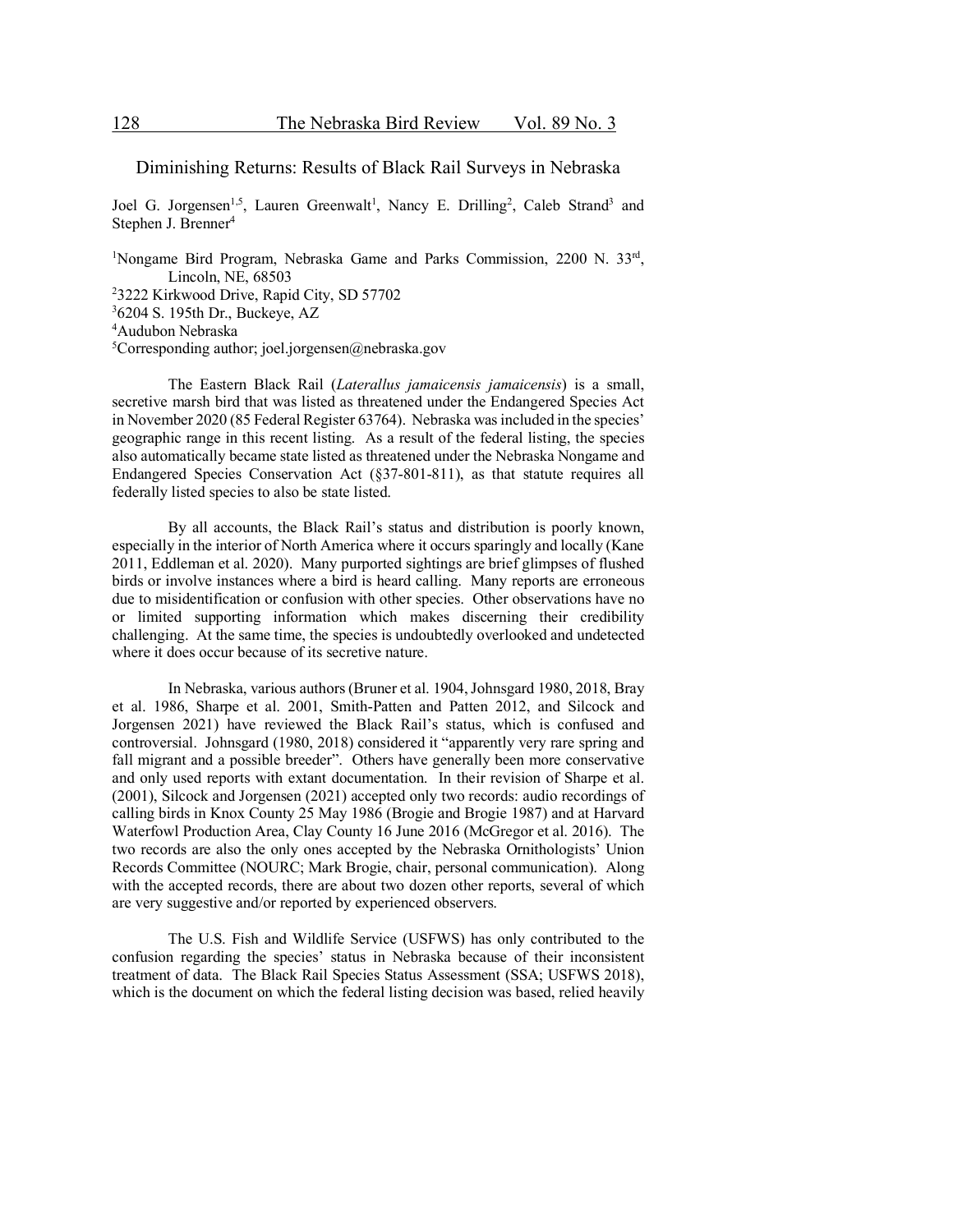on an extensive literature review by Smith-Patten and Patten (2012) and Watts (2016) in describing the Black Rail's status in the interior United States (pages 26-27). In Nebraska, Smith-Patten and Patten (2012) reviewed eighteen Black Rail reports and accepted one, the Knox County record cited above, rejected five reports and listed the remaining twelve reports as hypothetical. This review occurred prior to the 2016 Clay County record. The SSA (page 72), though, shows eight reports from Nebraska as "credible" without providing justification, thus apparently accepting reports as valid which other authors, including Smith-Patten and Patten (2012) and the NOURC, set aside. Unlike Nebraska, the USFWS chose to follow decisions of South Dakota Ornithologists' Union's Records Committee in the SSA (USFWS 2018, pgs 26-27). The SSA also does not mention Wyoming even though there is a May 2010 record near Laramie accepted by the Wyoming Bird Record Committee (Andrea Orabona, Wyoming Game and Fish Department, personal communication).

The uncertain status of the Black Rail in Nebraska is problematic. Different authors have interpreted existing reports differently resulting in varying conclusions about the species' status. The exercise of deciphering the limited details of existing reports and litigating their credibility is of little value. The Black Rail is now a threatened species and there is almost no published information on whether it occurs regularly in Nebraska. Furthermore, the species has not been searched for in any consistent form or systematic manner. Without information and understanding about the species' occurrence, taking actions to benefit and protect this species will undoubtedly be difficult for government and non-governmental agencies or for interested individuals who want to do so.

Since 2013, the Nongame Bird Program at the Nebraska Game and Parks Commission has conducted surveys focused on secretive marh birds throughout the state. Although up to eight species were targeted in these specialized surveys, a primary objective was to determine the presence/absence and/or abundance of Black Rails. Here, we report the results from our survey efforts to detect Black Rails in Nebraska.

## **METHODS**

We conducted surveys in multiple years (2013, 2016, 2017, 2018, 2020, and 2021) and our methodology and effort varied from year to year. The majority of our surveys were designed and conducted following methods outlined by Conway (2011) and modified by Harms and Dinsmore (2012, 2013, 2014).

#### Study area and site selection

Nebraska was our overall study area but we focused on three major wetland complexes; the Eastern Saline Wetland (ESW) complex primarily in northern Lancaster and southern Saunders Co, the Rainwater Basin (RWB) in south-central Nebraska, and the Sandhills in north-central Nebraska (Figure 1). To simplify access for surveys, only wetlands on publicly owned lands were considered (Harms and Dinsmore 2012). We used ArcGIS (ESRI Inc. 2013-20, Version 10.2-10.8, Redlands,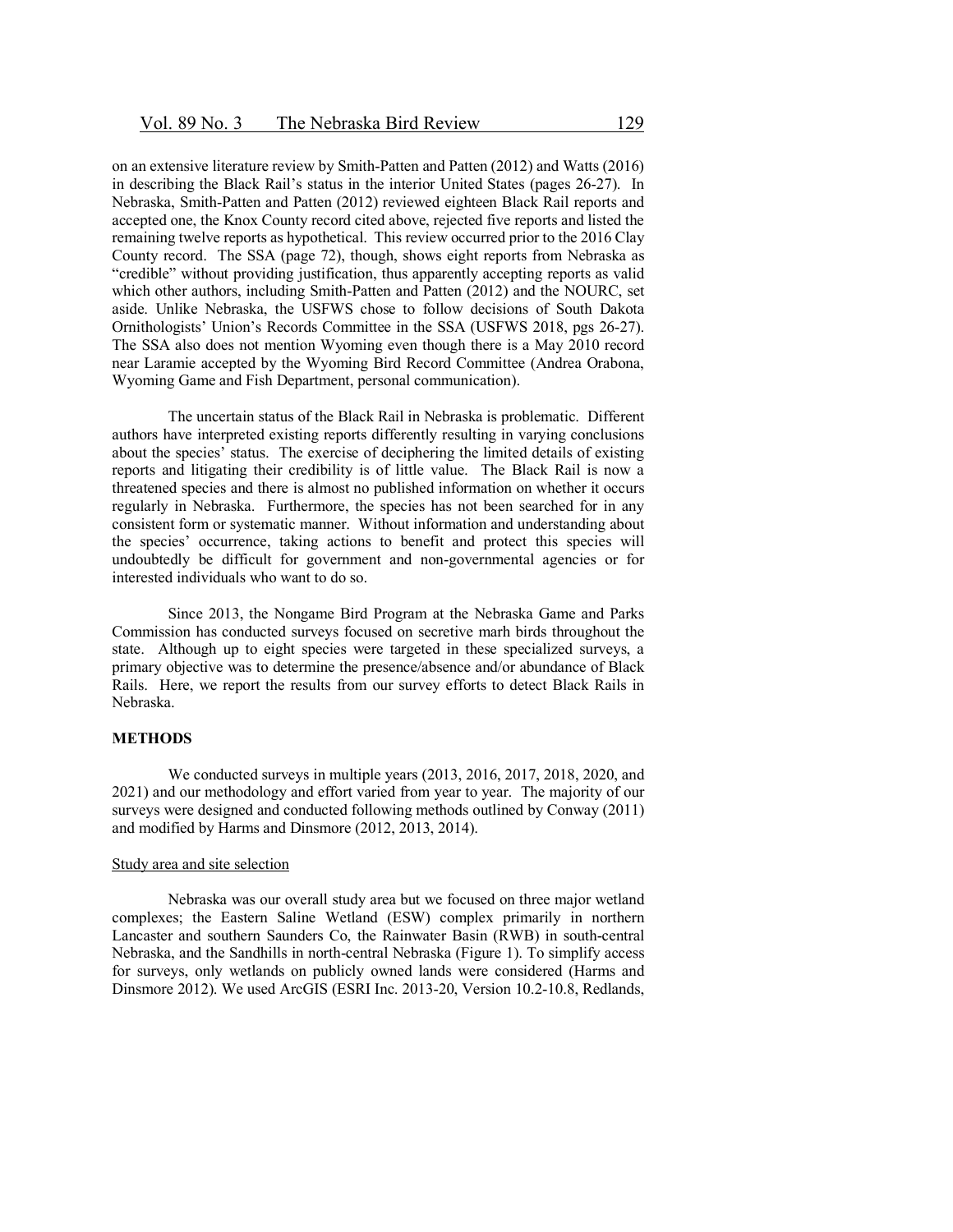CA, www.esri.com), the National Wetlands Inventory (USFWS 2009) and the RWB Wetland Vegetation Map (Nugent et al. 2015) to select our sites. Only palustrine wetlands, which are usually marshes with emergent vegetation, (Cowardin et al. 1979, LaGrange 2005) were included in our selection process as these are the wetland classes that possess habitat (used by Black Rails and other marsh birds (Harms and Dinsmore 2012). Following recommendations by Conway (2011), we created random survey point locations in ArcGIS within wetland areas and these were located at a minimum of 400 m apart.



**Figure 1.** Location of major wetland complexes plus supplemental sites where Black Rail surveys were conducted in Nebraska 2013-2021.

In 2013, we surveyed available public sites in the ESW complex. In 2016- 17, we conducted surveys in all three major wetlands complexes and randomly selected sites using four size classes:  $1) \le 15$  ha,  $2)$  16 – 60 ha 3) 61 – 150 ha, and 4) >150 ha. We attempted to select an equivalent number of points from each size class but were forced to select higher proportions of some size classes when others were not available. Survey site size classes were determined by calculating the total area of wetland habitat (including only wetlands within the lacustrine and palustrine systems) within each survey site. In 2020-21, we only conducted surveys in the RWB. In 2020, we randomly selected sites that possessed > 35 ha of palustrine wetland. In 2021, we again surveyed sites that were used in 2016-17. In 2016, 2017, and 2021, the majority of points were surveyed twice: once from 15 May to 14 June and again from 15 June to 15 July. In 2013, a minority of points were surveyed twice. All points were only surveyed once in 2020.

In addition to public sites within major wetland complexes, supplemental surveys were conducted at the following sites: Fleisbach Wildlife Management Area (WMA) in Morrill County, Don Dworak WMA in Nance Co, Wilkinson WMA in Platte County, Enders WMA (upper end of Enders Reservoir) in Chase County and Kiowa WMA in Scotts Bluff County. These sites were selected because they possess wetland habitat similar to those sites in the major wetland complexes.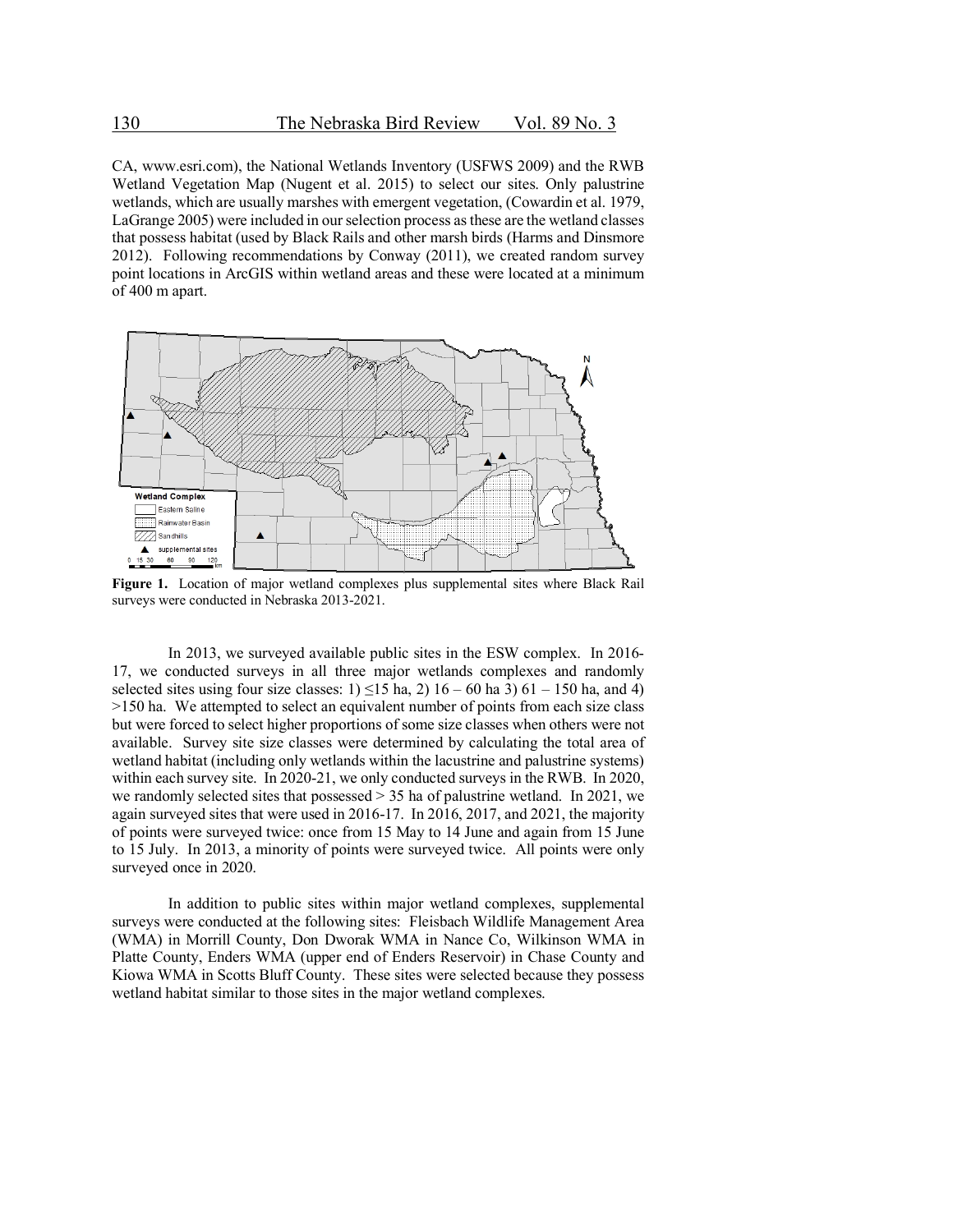#### Surveys

We used call broadcast point counts focused on up to eight marsh bird species that included Black Rail. Other species surveyed included Virginia Rail (*Rallus limicola*), King Rail (*Rallus elegans*), Sora (*Porzana carolina*), American Bittern (*Botaurus lentiginosus*), Least Bittern (*Ixobrychus exilis*), Common Gallinule (*Gallinula galeata*), and Pied-billed Grebe (*Podilymbus podiceps*). Broadcasting the calls of species increases detection probabilities for these secretive species (Conway 2011). At each survey point, we conducted a 13-minute call broadcast sequence provided by the North American Marsh Bird Monitoring Program coordinator (Conway 2011). Calls were broadcast using a compact speaker (e.g. JBL Flip 5 bluetooth speaker) held approximately 1 m from the ground. The call broadcast sequence consisted of a 5-minute silent listening period followed by 30 seconds of calls and 30 seconds of silence for each focal species. Although our surveys involved multiple species, we are only reporting our results for Black Rail here. We were prepared to record all Black Rails detected (visually and aurally) during each one-minute interval throughout the entire 13-minute survey sequence. Surveyors were instructed to record vocalizations or photograph, if possible, any Black Rails detected. All surveys were conducted either in the morning, 30 minutes before sunrise to three hours after sunrise, or in the evening, three hours before sunset to 30 minutes after sunset (Harms and Dinsmore 2012, 2013, 2014). All surveys were conducted between 15 May-15 July. We did not conduct surveys during periods of sustained rain, heavy fog, or when wind speed was greater than 12 mph as recommended by Conway (2011).

For supplemental surveys, we surveyed wetlands using only a Black Rail call and listened for responses. We deliberately walked short distances (< 20 meters) during 30 seconds of silence and then stopped during the 30 seconds of Black Rail call playback or used continuous call playback and listened for a response. At some sites, we also stopped at specific point locations and played Black Rail calls and also listened for responses. All supplemental surveys were conducted between 15 May-15 July and during the same daytime periods as call broadcast point count surveys.

## **RESULTS**

We completed 1,354 call broadcast marsh bird and eight supplemental surveys across Nebraska from 2013-2021 (Table 1). A majority (54%,  $n = 735$ ) of call broadcast point counts were completed in 2016-17. A majority (68%,  $n = 928$ ) of the point counts were conducted in the Rainwater Basin. Supplemental surveys were completed at Fleisbach, Don Dworak and Wilkinson WMAs in 2016. In 2018, only one supplemental survey was conducted at Enders WMA. In 2020, supplemental surveys were completed at Fleisbach and Kiowa WMAs. Supplemental surveys were completed twice at Kiowa WMA in 2021. We detected only a single Black Rail during all surveys across all years. This documented detection consisted of a single bird that called in response to call-playback at Harvard Waterfowl Production Area on 15 June 2016 and is previously described in McGregor et al. (2016) and discussed above.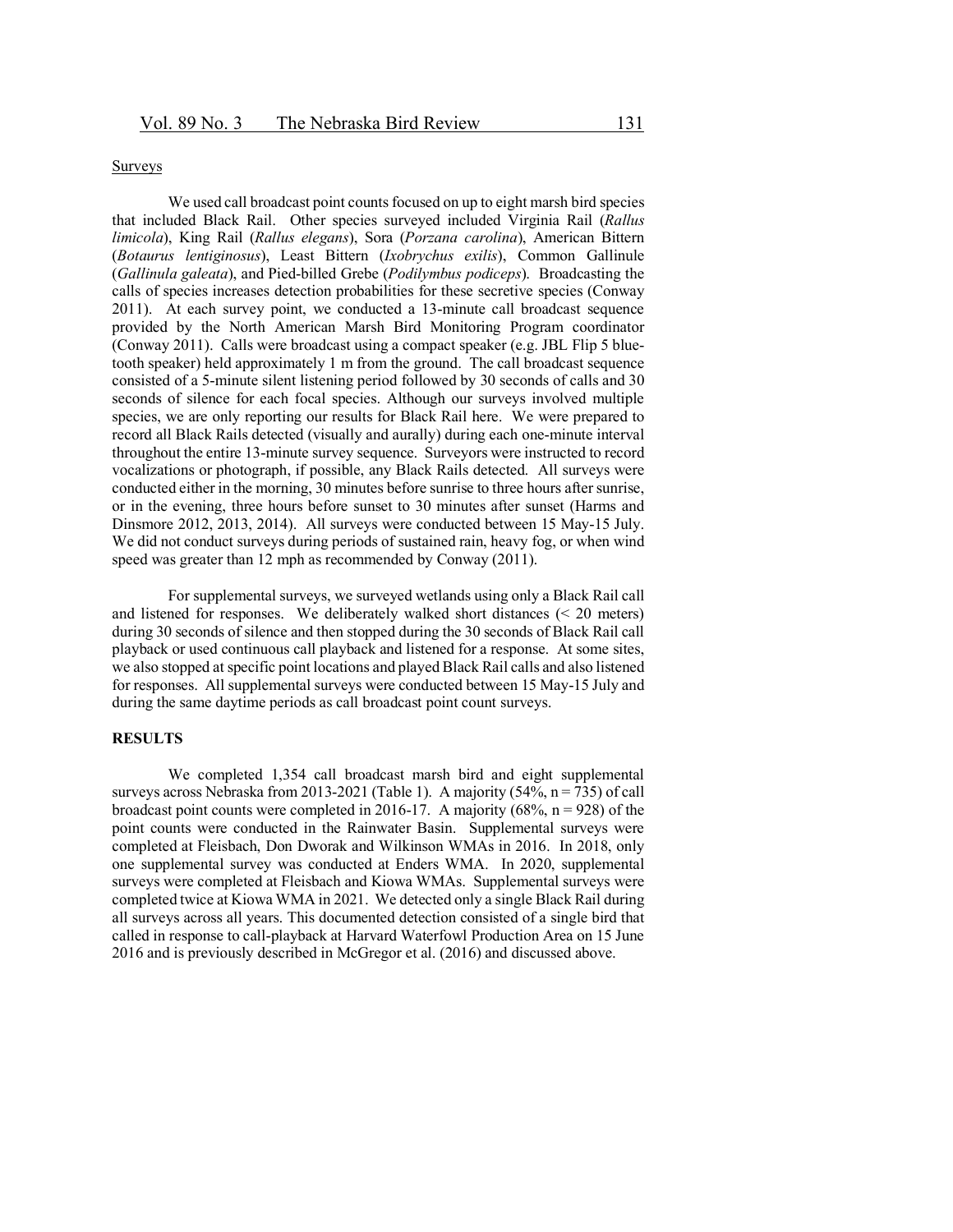**Table 1.** Number of call broadcast point counts (CBPCs) and wetland sites (parenthesis) surveyed, as well as supplemental surveys, completed by year and by wetland complex in Nebraska 2013-2021. A proportion of points and wetlands were surveyed multiple times so totals do not represent a sum of unique points/wetlands.

| Year         | ESW     | <b>RWB</b> | <b>Sandhills</b> | <b>Total</b><br><b>CBPCs</b> | Supple-<br>mental |
|--------------|---------|------------|------------------|------------------------------|-------------------|
| 2013         | 24(17)  |            |                  | 24 (17)                      |                   |
| 2016         | 30(4)   | 186 (22)   | 163(24)          | 379 (50)                     | 3(3)              |
| 2017         | 25(4)   | 147(20)    | 184 (24)         | 356 (48)                     |                   |
| 2018         |         |            |                  |                              | 1(1)              |
| 2020         |         | 297 (52)   |                  | 297 (52)                     | 2(2)              |
| 2021         |         | 298 (27)   |                  | 298 (27)                     | 2(1)              |
| <b>Total</b> | 79 (25) | 928 (121)  | (48)<br>347      | 1354 (202)                   | 8(7)              |

#### **DISCUSSION**

Although Black Rails have been reported on multiple occasions since 1873 (Silcock and Jorgensen 2021) and occurrences have been documented twice in Nebraska over the past 35 years, the species status has been unclear. Our focused survey efforts in Nebraska over a nine-year period represents the first large-scale directed effort to detect Black Rail in the state. Our results, and especially our detection rate when compared to survey effort, indicates Black Rails rarely occur in the state during the breeding season. Furthermore, we found no evidence that Black Rails occur regularly anywhere in Nebraska. The specific point and site (Harvard WPA) at which a Black Rail was detected was surveyed multiple times following the detection in 2016 and Black Rails were not detected again. Our surveys did not encompass spring and fall migration periods so we are unable to make conclusions about the species occurrence during those periods. However, Nebraska does not lie between any known breeding and wintering areas (Eddleman et al. 2020), so regular migrants are not expected.

Our surveys in 2016-17 also included wetland sites within Crescent Lake National Wildlife Refuge (CLNWR) where there were multiple Black Rail reports in 1995-96. We completed 108 total call broadcast point counts during those years with most points being surveyed four times. These surveys followed targeted searches at Goose Lake, within the CLNWR, in 1997 and 2001 (Silcock and Jorgensen 2021). Thus, the evidence available at this time does not indicate Black Rails occur at CLNWR or at wetlands in the western Sandhills in the summer. Like many Black Rail reports in the state, we are unable to judge the validity of the earlier reports in 1995- 96 because of the lack of extant documentation. Thus, these reports are of limited value.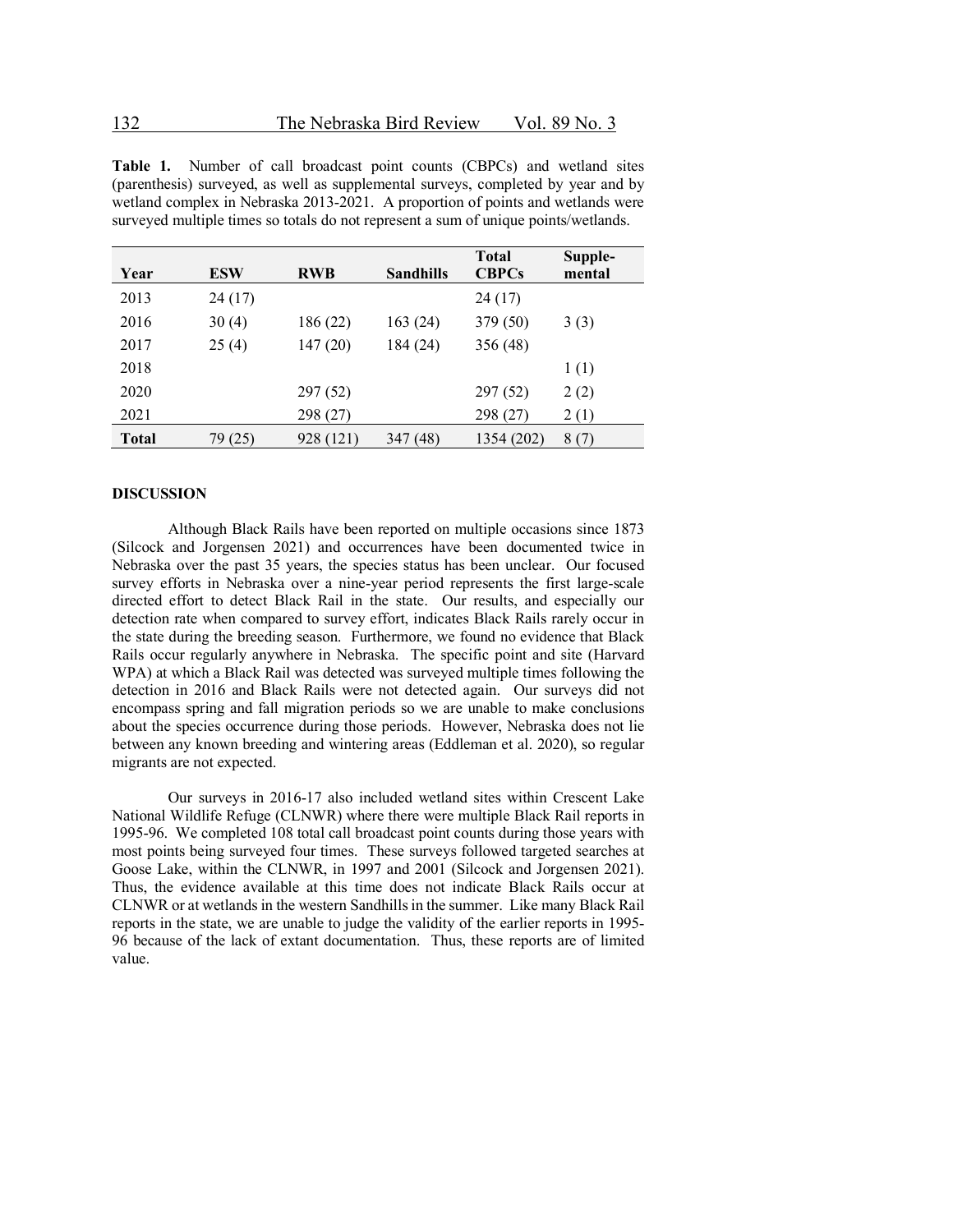Although the use of call-playbacks greatly increases the probability of detecting Black Rails, its use does not ensure birds present will be detected (Legare et al. 1999). Detection rates are affected by environmental variables such as wind speed, cloud cover and moon phase (Legare et al. 1999, Tolliver et al. 2019). Detection rates of Eastern Black Rails has been estimated in a range of 0.19-0.20, meaning a single survey only has approximately a 20% probability of detecting a Black Rail if present (Legare et al. 1999, Butler et al. 2015, Tolliver et al. 2019). Furthermore, Tolliver et al. (2019) showed that the survey effort required (number of surveys to have a 0.95 probability of detection the species) was 8 surveys on the Gulf Coast of Texas. However, given that only one Black Rail was detected during all of our surveys, it would appear that continuing to survey for breeding Black Rails in the state is unnecessary and will be unproductive unless additional evidence is obtained suggesting the species may be regularly present at sites or specific habitats in the state.

Black Rails do regularly occur and presumably breed as close to Nebraska as central Kansas (Thompson et al. 2011) and southeastern Colorado (USFWS 2018), but they are only casual transient and accidental summer visitors in Missouri (Robbins 2018). Black Rails are considered accidental in Iowa (Kent and Dinsmore 1996) and Minnesota (Janssen 2019), and there is one record from southern Wyoming mentioned above. There are no accepted records for South Dakota (Tallman et al. 2002, USFWS 2018) or North Dakota (Stewart 1975; Sandra Johnson, North Dakota Game and Fish Dept, personnel communication). Thus, this is additional evidence Nebraska is primarily north and west of the regular breeding range of this species.

Black Rails generally occupy wetland areas of dense vegetation, such as spikerush, sedges and grasses, that are  $\leq 1$  m tall (Eddleman et al. 2020, USFWS 2018). In central Kansas, southeastern Colorado and western Oklahoma, Black Rails regularly use sites with cattails (USFWS 2018). However, Black Rails are sensitive to water levels, generally preferring wetland areas with persistently moist soils to shallow water < 3 cm deep with scattered deeper pools (USFWS 2018, Atlantic Coast Joint Venture 2020, Eddleman et al. 2020). Most of Nebraska wetlands, such as those in the RWB, are dynamic and water levels are variable (LaGrange 2005). Many wetlands in the state, such as those associated with riverine systems and which are influenced by water tables, also have altered hydrology (LaGrange 2005). Thus, Nebraska may generally lack adequate suitable habitat for the species. Extensive wetland areas in the western Sandhills, such as sites within CLNWR where the species was reported in the 1990s, that possess short vegetation and relatively stable water levels seemingly appear to meet the basic habitat requirements for the species, but other variables may preclude Black Rails from occupying these habitats.

The USFWS has listed the Black Rail as threatened and included Nebraska as part of the species' geographic range, even though the species is not known to occur regularly in the state. This study provides additional support that the species does not regularly breed in the state and only occurs in Nebraska as a casual migrant or vagrant. Until there is evidence suggesting or indicating Black Rails occur anywhere in Nebraska regularly, it seems the probability of anyone or any entity impacting this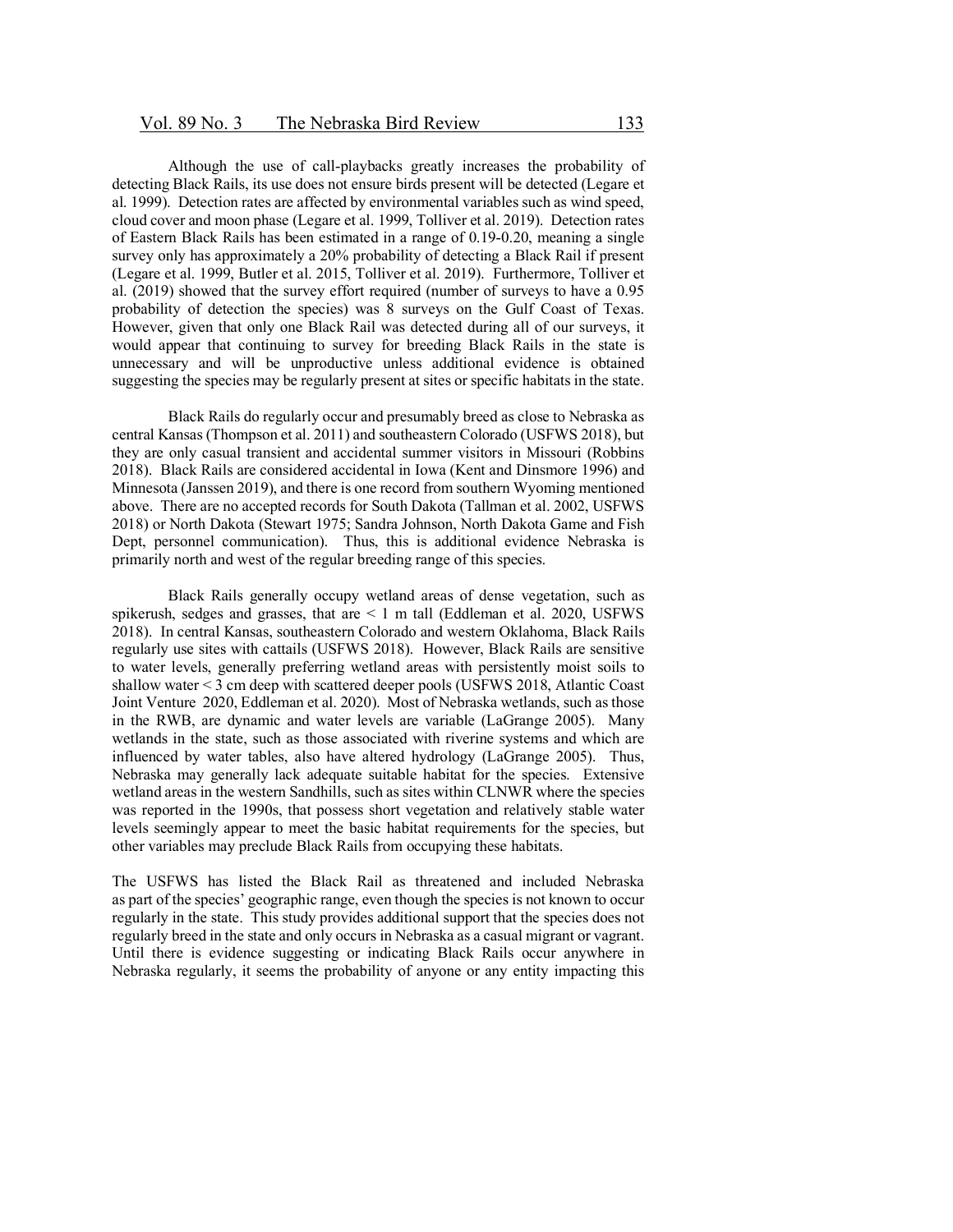species, either negatively or positively, is next to nothing. Therefore, at this time, we do not see any justification for the Black Rail to be a conservation priority in Nebraska.

#### **ACKNOWLEDGEMENT**

Support for this project was provided by the Nebraska Wildlife Conservation Fund, Nebraska State Wildlife Grant Program and U.S. Fish and Wildlife Service's Cooperative Endangered Species Conservation Fund. We thank field technicians Cody McGregor, Eric Bruster and Derek Kane. We also thank several individuals for assistance gaining access to sites, including staff of the Nebraska Game and Parks Commission, Wildlife Division, Management Section, Marlin French and Brian DeVries with Crescent Lake National Wildlife Refuge, Juancarlos Giese and Melvin Nenneman with Valentine National Wildlife Refuge, John Denton and Tim Horst with Ducks Unlimited, Jeff Drahota and Brad Krohn with the U.S. Fish and Wildlife Service Rainwater Basin Wetland Management District, and Tom Malmstrom with the Eastern Saline Wetland Conservation Partnership. Mary Bomberger Brown contributed to this project in 2016-17, but passed away in August 2019 prior to its completion and preparation of this manuscript.

#### **LITERATURE CITED**

- Atlantic Coast Joint Venture. 2020. Eastern Black Rail Conservation Plan for the Atlantic Coast. www.acjv.org
- Bray T, Padelford BK, Silcock WR. 1986. The birds of Nebraska: a critically evaluated list. Published by the authors, Bellevue (NE).
- Brogie MA, Brogie EM. 1987. Black rail in Knox County, Nebraska. NBR 55:40-41.
- Bruner L, Wolcott RH, Swenk MH. 1904. A preliminary review of the birds of Nebraska, with synopses. Klopp and Bartlett, Omaha (NE).
- Butler CJ, Tibbits JB, Wilson J. 2015. Assessing black rail occupancy and vocalizations along the Texas coast: final report. Texas Parks and Wildlife Department, Austin, USA.
- Conway CJ. 2011. Standardized North American marsh bird monitoring protocol. Waterbirds 34:319-346.
- Cowardin LM. 1979. Classification of wetlands and deepwater habitats of the United States. U.S. Fish and Wildlife Service, US Department of the Interior, Washington (DC).
- Eddleman WR, Flores RE, Legare M. 2020. Black rail (*Laterallus jamaicensis*), version 1.0. In Birds of the World (Poole AF, Gill FB, Editors). Cornell Lab of Ornithology, Ithaca (NY). https://doi.org/10.2173/bow.blkrai.01
- Harms TM, Dinsmore SJ. 2012. Density and abundance of secretive marsh birds in Iowa. Waterbirds 35:208-216.
- Harms TM, Dinsmore SJ. 2013. Habitat associations of secretive marsh birds in Iowa. Wetlands 33:561-571.
- Harms TM, Dinsmore SJ. 2014. Influence of season and time of day on marsh bird detections. Wilson Journal of Ornithology 126:30-38.
- Janssen RB. 2019. Birds in Minnesota. University of Minnesota Press, Minneapolis.